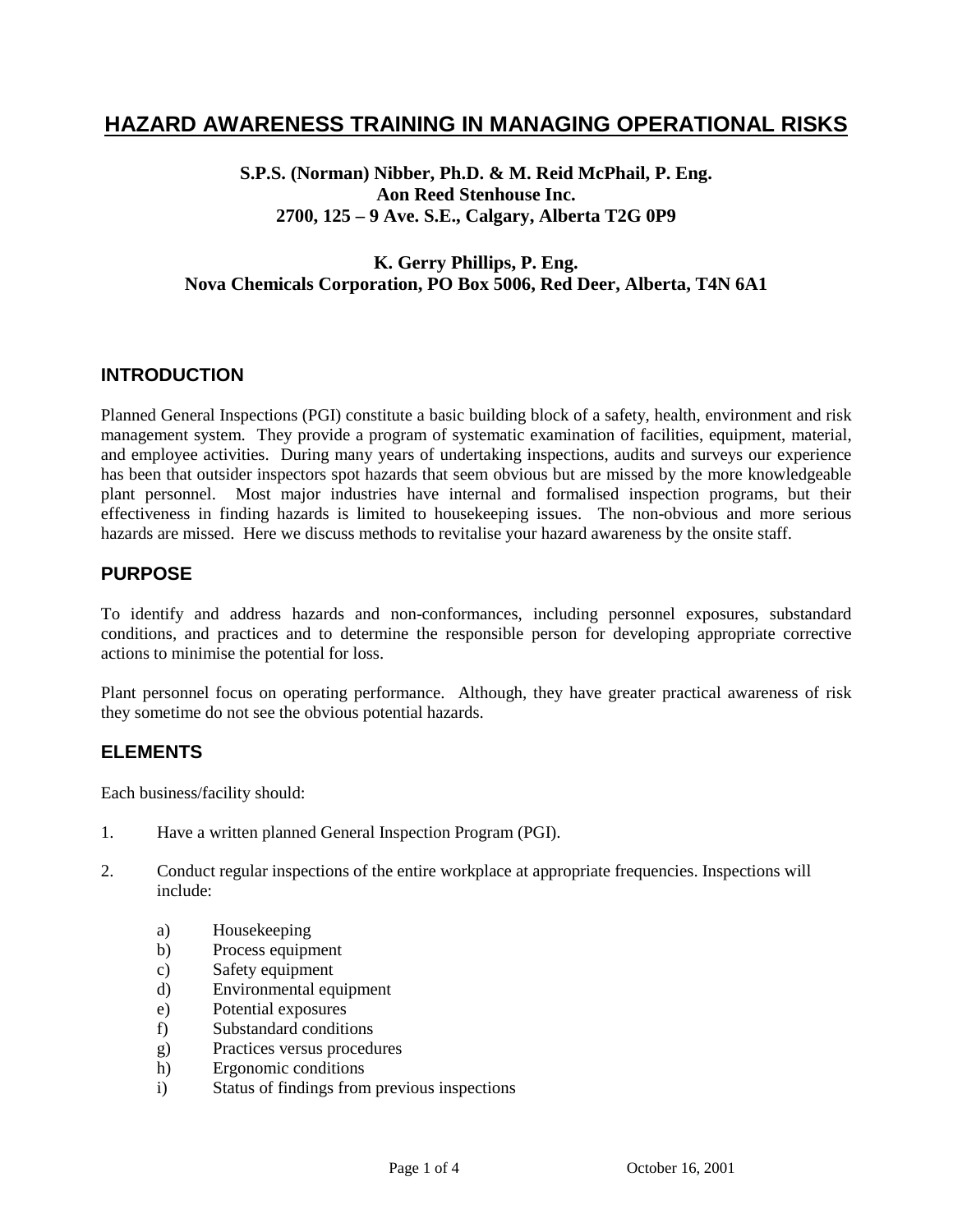- 3. Document corrective actions for all inspection items and assign responsibility and set completion dates.
- 4. Communicate inspection results to appropriate employees.
- 5. Implement a process for follow-up on corrective actions until they are completed.
- 6. Evaluate the planned inspection program periodically to determine the program's effectiveness.
- 7. Retain inspection reports for the twelve previous months.
- 8. Conduct an annual trend analysis of findings.

#### **Past Experience:**

After construction and start-up of a major facility in 1979, much construction debris, incomplete work and housekeeping deficiencies were noticed. Some of these resulted in fires caused by cardboard boxes igniting off the hot superheated steam piping, or lube oil leak near steam turbines etc. Management implemented weekly general inspections to improve appearance and reduce such losses.

Although there was an improvement on appearance and the number of fires were reduced, these inspections became 'housekeeping' in nature and there was elements of hit and miss in picking up hazards throughout the site. The focus was on: trash containers, storage cabinets, hose racks, ladder racks, missing insulation, etc..

The problems with these 'housekeeping' inspections were that it tried to cover the entire site and took a long time (over 2 hours) to complete. Although, the general appearance improved it provided no opportunity to learn between different participants and it did not address the more non-obvious and in some cases more serious hazards.

The general inspection program was revised dividing the plant site into 26 much smaller portions to increase the focus of the inspectors. The inspection period was reduced to 30 minutes and scheduled on weekly basis.

Everyone in the unit was scheduled with no one expected to undertake two inspections in a row. A multidisciplinary team of operator, maintenance, technical and process engineers and EH&S leaders and senior management were all involved.

The results of the revised program were that the inspections are done weekly, and no one felt overburdened. Their load was shared and the underlying problems were addressed. The site continued to look good and employees took more pride in the workplace. Many items were captured: such as, mechanical pipe supports and hangers, spring hangers, equipment grouting, equipment and pipe vibration, liquid hydraulic hammer, corrosion etc.

The inspection program was augmented with Hazard Awareness Training to increase the knowledge base of the staff. This training covered following areas: Operational, Maintenance, Design and Loss Prevention. Reviews of incident loss databases highlighted numerous areas were Hazard Awareness Training would be most beneficial, such as: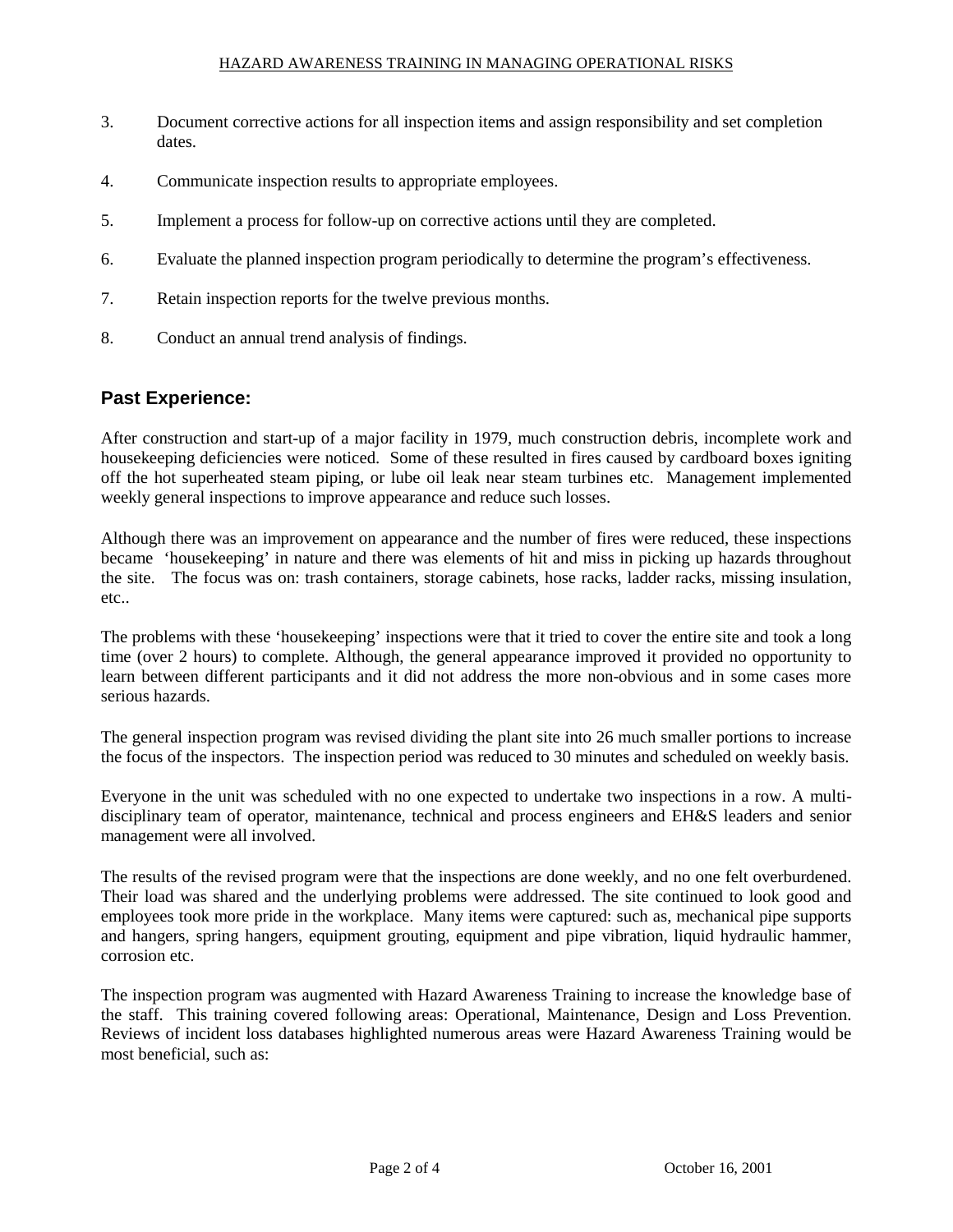- 
- 
- 
- 
- 
- 
- 
- 
- Gasket & Mechanical Housekeeping
- Excessive Temperature & Pressure Labeling
- Corrosion & Erosion Lock Outs
- Storage & Handling of Flammable & Toxic Gases, Liquids and Solids
- Sub-standard Material Welding & Cutting
- Confined Space Entry Filling & Emptying
- Layout & Location Detection & Alarm
- Spacing Emergency Response
	- Fireproofing Pressure & Vacuum Relief
- Coating & Insulation Impairment of Protection System
- Bolting Transformers
- Piping Systems Electrical Nonconformance
- Freezing Hazardous Area Classification
- Dead Legs Personnel Protection Safety
	-
	-
	-
	- Work Permit
	-
	-

A formalized Hazard Awareness Training course was structured into five sections of core learnings:

# **Fixed Fire Protection & Emergency Response**

 *Detection, Extinguishers, Alarms, Water Deluge, Sprinklers, Testing, Coverage, Responding, ER equipment...*

### **Equipment**

 *Pressure Envelop Protection, Small Bore Piping, Piping systems, Corrosion, flexible piping,….*

# **Electrical**

 *Area Classification, Electrical fittings, Purging...*

 **Passive Protection** *Spacing, Layout, Fireproofing, Drainage, Bollards ,..*

- **Human Elements, Procedures & Personnel Protection & Safety**
	- *Labeling, Work Permits, MOC, Task Order, Ladders, Personnel Protection equipment, ..*